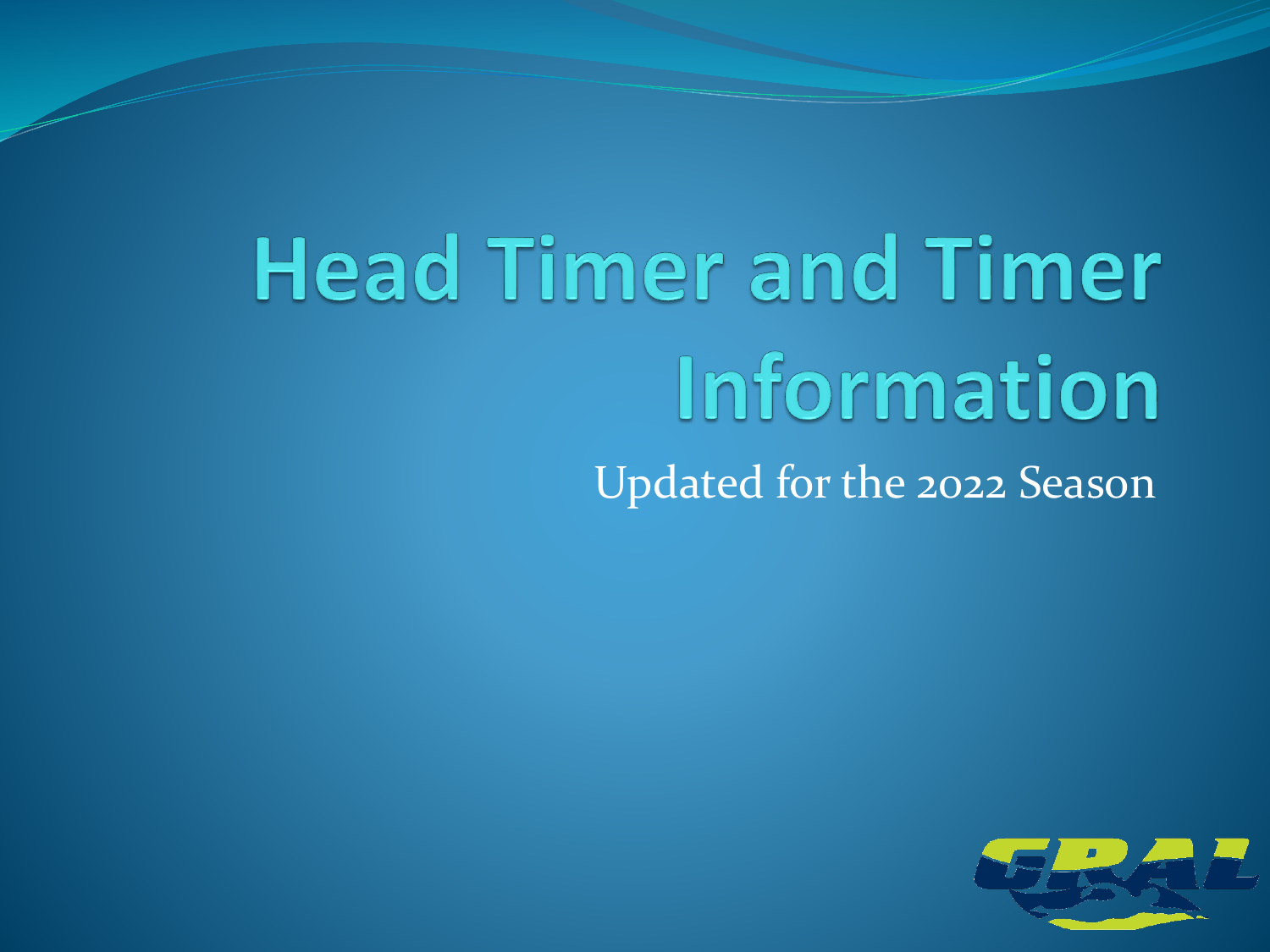#### Contents

- GRAL Handbook
	- Head Timer Description
- Head Timer Duties
- **Timer Duties**

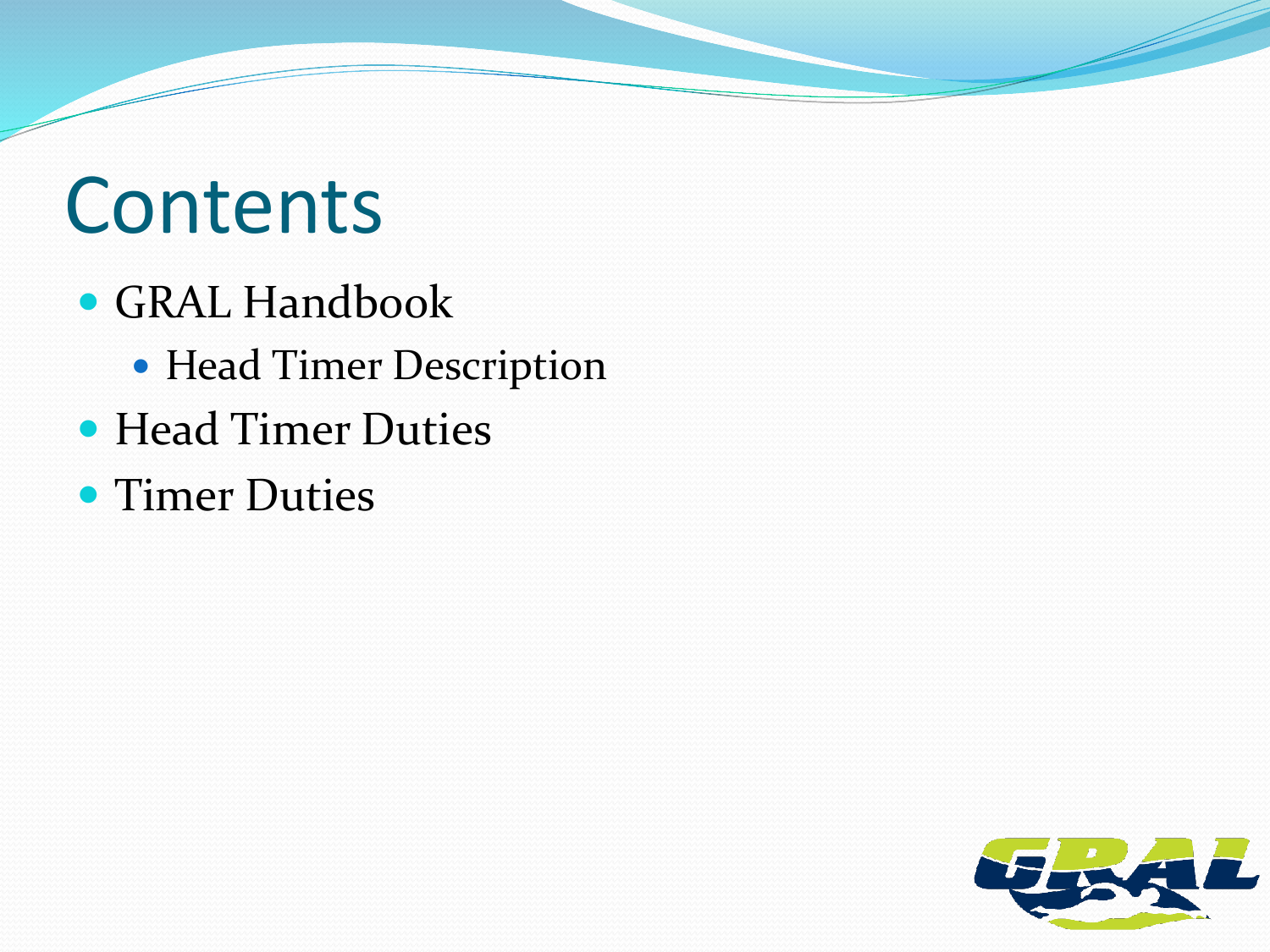# **GRAL HANDBOOK**

Head Timer Description

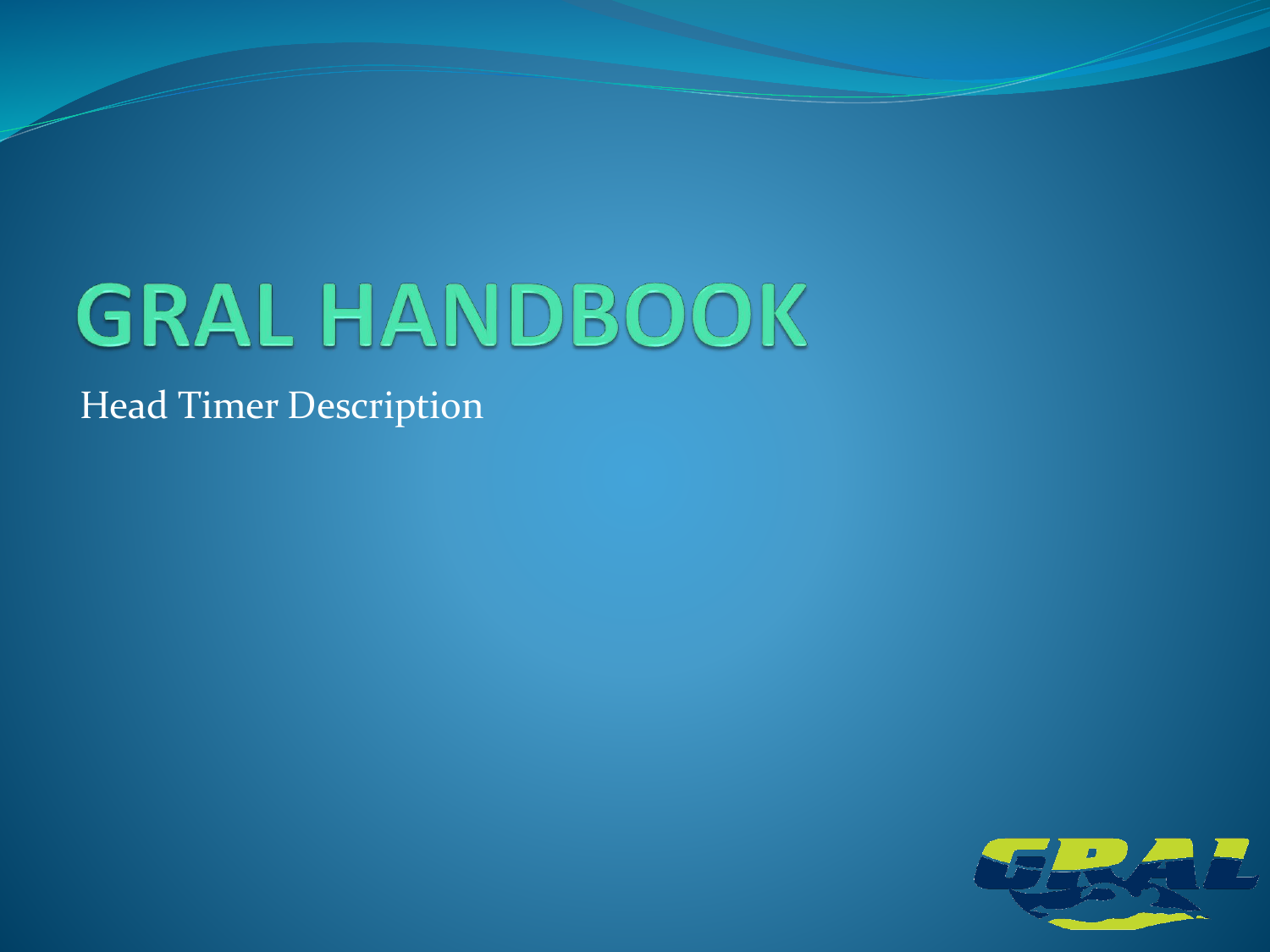# Section XIII of GRAL Handbook – Head Timer Description

 **Head Timer:** The Head Timer will assign one timer per lane to record Times on the swimmer's event/lane Sheet. He/she will ensure that the timers have proper event/lane sheet sheets before an event is started. He/she must make sure the runners receive the event/lane sheets as soon as possible after the race. There shall be three adult timers per lane, and each club should be represented on each lane. All timers (including the Head Timer) should start their watches whether or not they are timing a swimmer. The Head Timer should occasionally review the results of the three times in a lane to make sure the timers are staying close together on the recorded times.

*TRAINING – The Head Timer or Starter provides training at the start of each meet and oversight throughout the meet. The Head Table Worker and Computer Rep also provide oversight.*

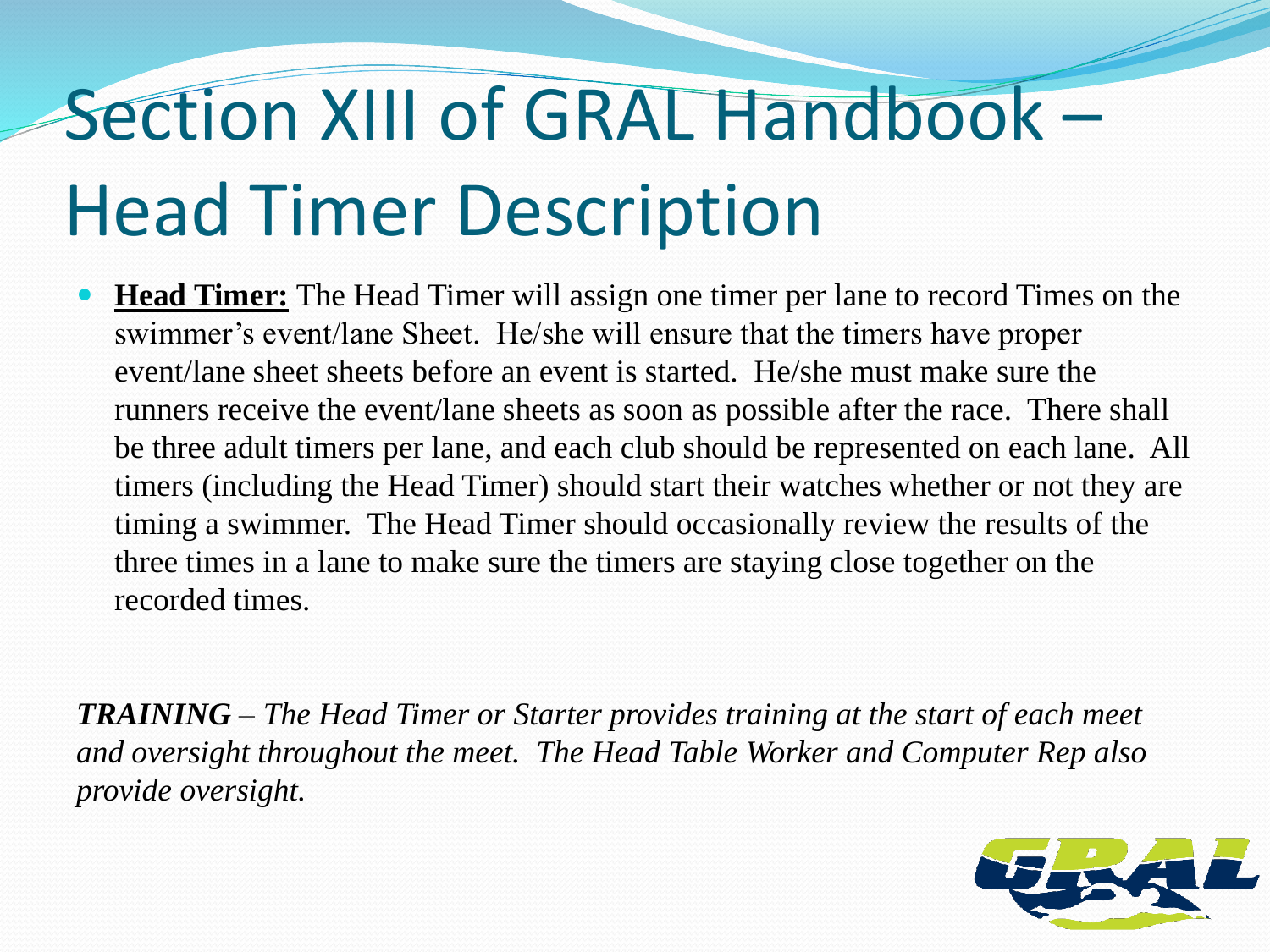# Section XIII of GRAL Handbook – Timer Description

 **Timers:** The timers have two primary roles: a.) Obtain as accurate of a time as possible for each swimmer to the hundredth of a second (0.00). To accomplish this, each timer shall have a clear line of vision to the starter device and shall start the stopwatch(es) at the sight of the light which signifies the start of the heat. Additionally, each timer shall have a clear line of vision of the vertical wall of the pool, and shall stop the stopwatch(es) as soon as any part of the swimmer's body touches the wall. b.) Ensure that an accurate record of which swimmer swam in each heat is documented. For each heat, timers shall verify the name of each swimmer as they approach the block (and/or exit the water in the case of 25 yard/meter events and/or 100 yard/meter relays) by asking each swimmer "What is your name?". If the reply given matches the lane/timer sheet, a check mark shall be made next to the Swimmer's name on the sheet. If the swimmer gives a different name than is on the sheet for that Event/heat, the swimmer shall not be allowed to the block, and/or the timer shall communicate to the Starter and Referee to hold the start of the heat until the lane/timer sheet is revised to list the correct swimmer.

*TRAINING – The Head Timer or Starter provides training at the start of each meet and oversight throughout the meet. The Head Table Worker and Computer Rep also provide oversight.*

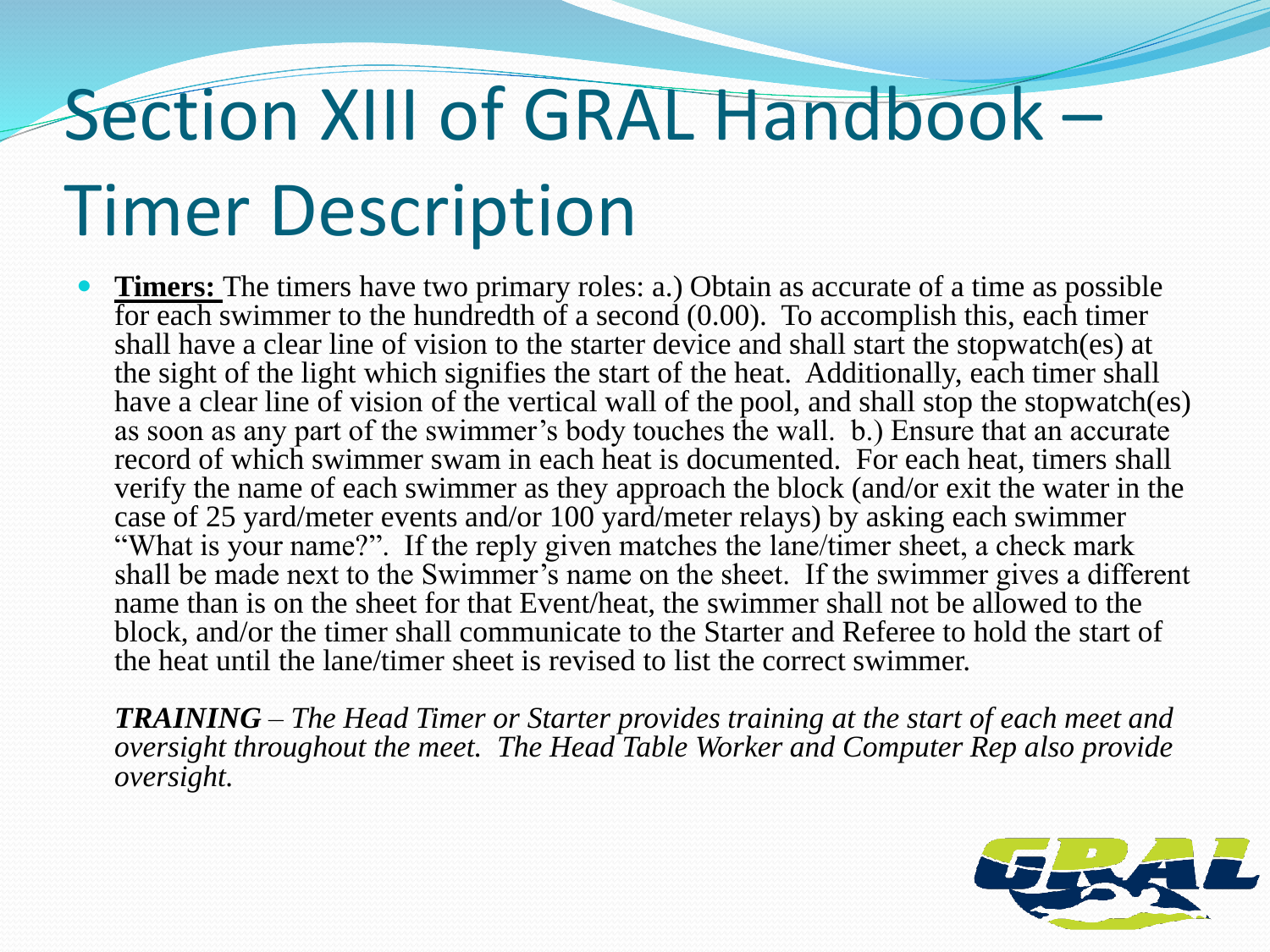# HEAD TIMER DUTIES

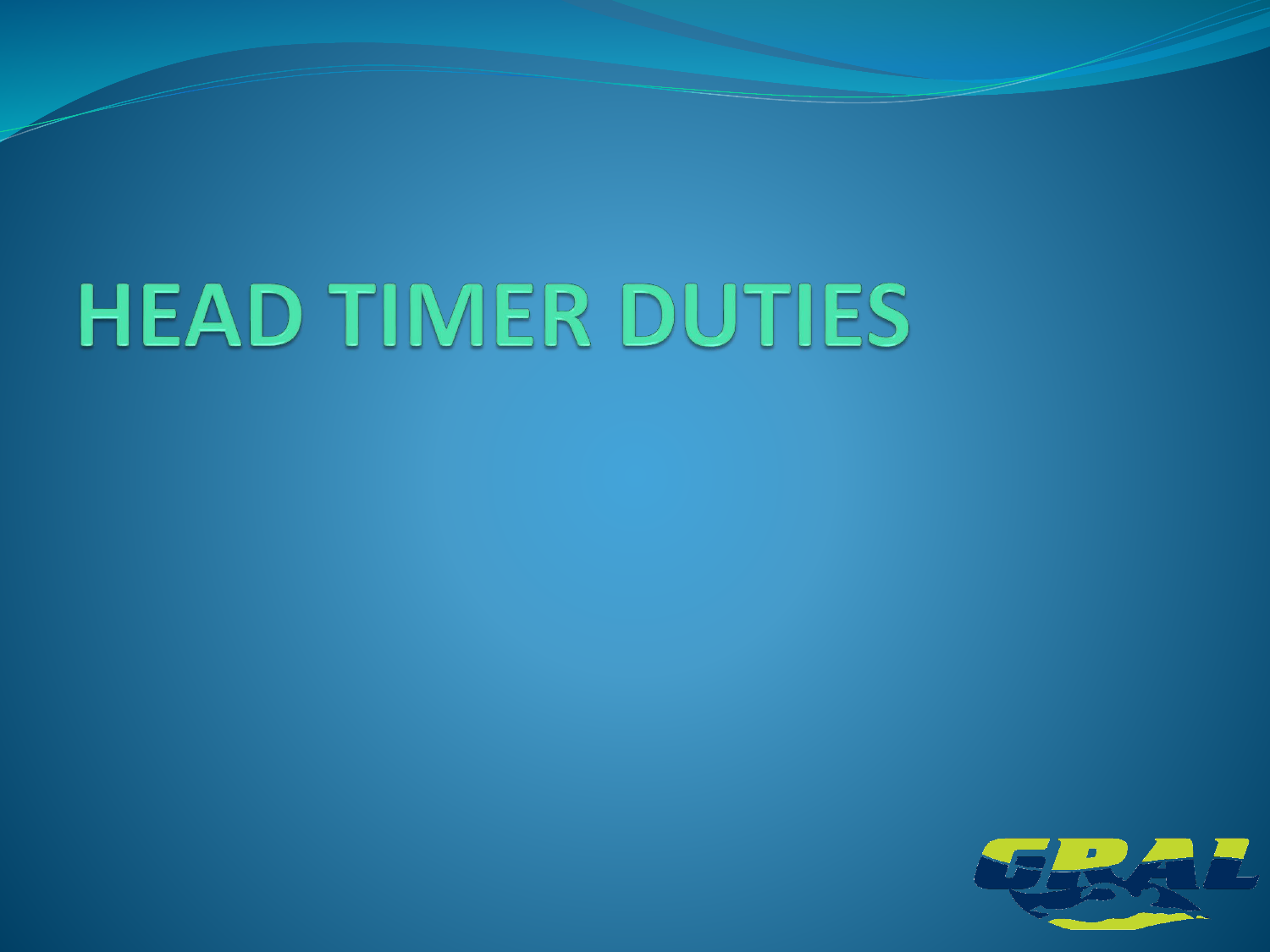## Head Timer Duties

- Give basic instructions and lane assignments in a timer meeting prior to the start of the meet and at the half when workers change
	- The announcer will announce when and where these meetings are to take place
	- See the timer duties to help organize the meeting All those duties should be discussed
	- The Starter may run this briefing instead
- Ensure that there are three timers per lane (at the beginning of each half)
	- Both teams must have at least one timer per lane
	- No lane should have three timers all from the same team
	- First half timers must not leave until they are relieved by the second half timer
- Help any timers who do not know how to use the watch
	- They should learn how to start, stop, and clear the watch
- Inform the timers that everyone should have two watches to allow for faster transfer of times
	- Timers alternate watches each race and then they can read the time to the recorder off the first watch while the second is running for the current race

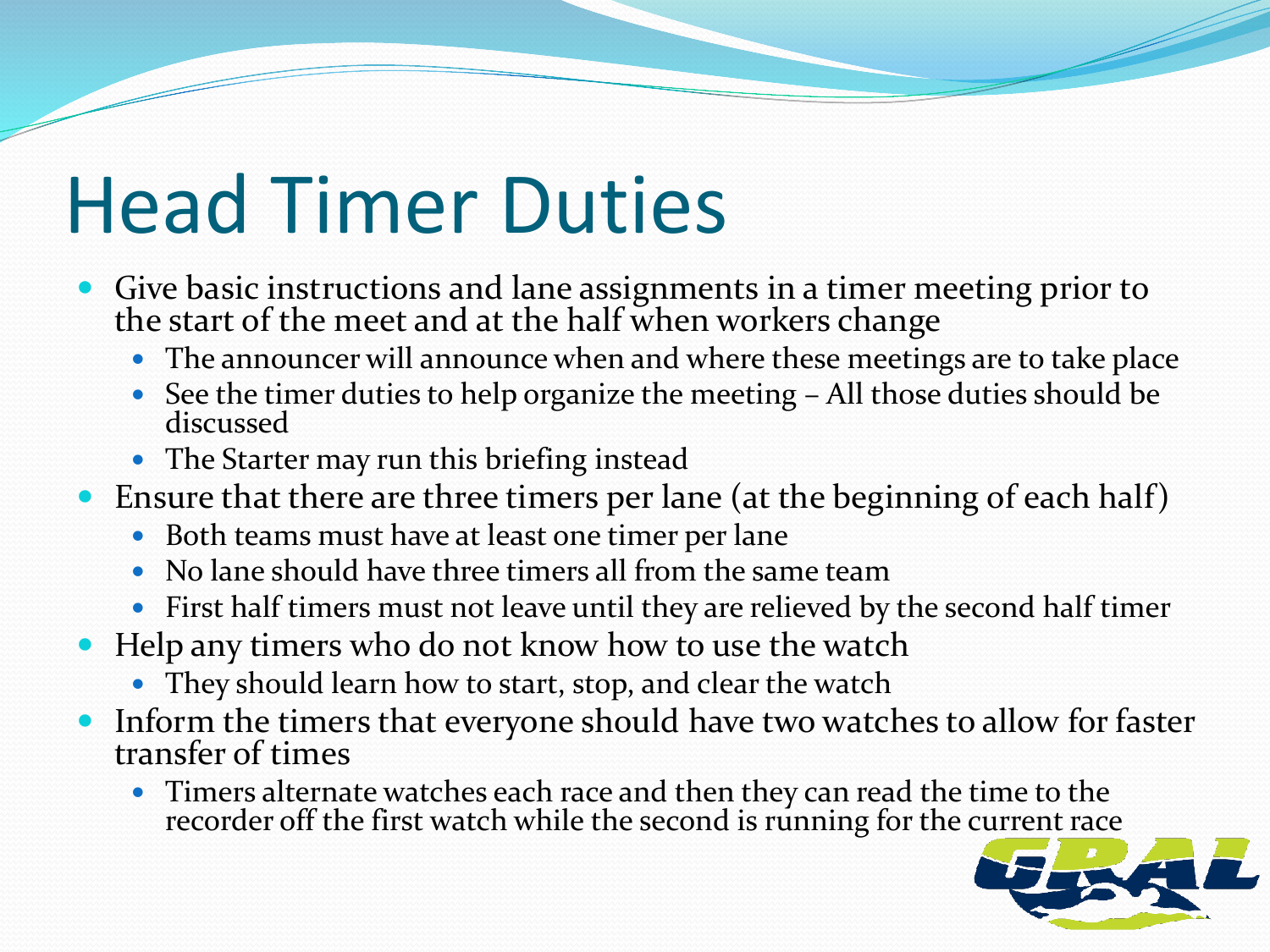## Head Timer Duties *continued*

- Start two watches at the beginning of each race
	- If a timer raises his/her hand, bring him/her a watch to replace the one that did not start correctly
- If you have given out both watches and a timer still needs a watch, ensure that there are at least two timers with working watches in a lane
	- If you need to move someone from an adjacent lane for that one race, do so, as long as all lanes have at least two properly-started watches
- If a watch breaks or the battery dies, replace it with a watch from the stock
- Occasionally review timer sheets to make sure the times are not too far apart and that the timers are following procedures
- Help move timers to the other end for 25 meter/yard (8&Under) races unless the pool venue does not do that
- Collect watches at the end of the night and get them to the Parent Representative

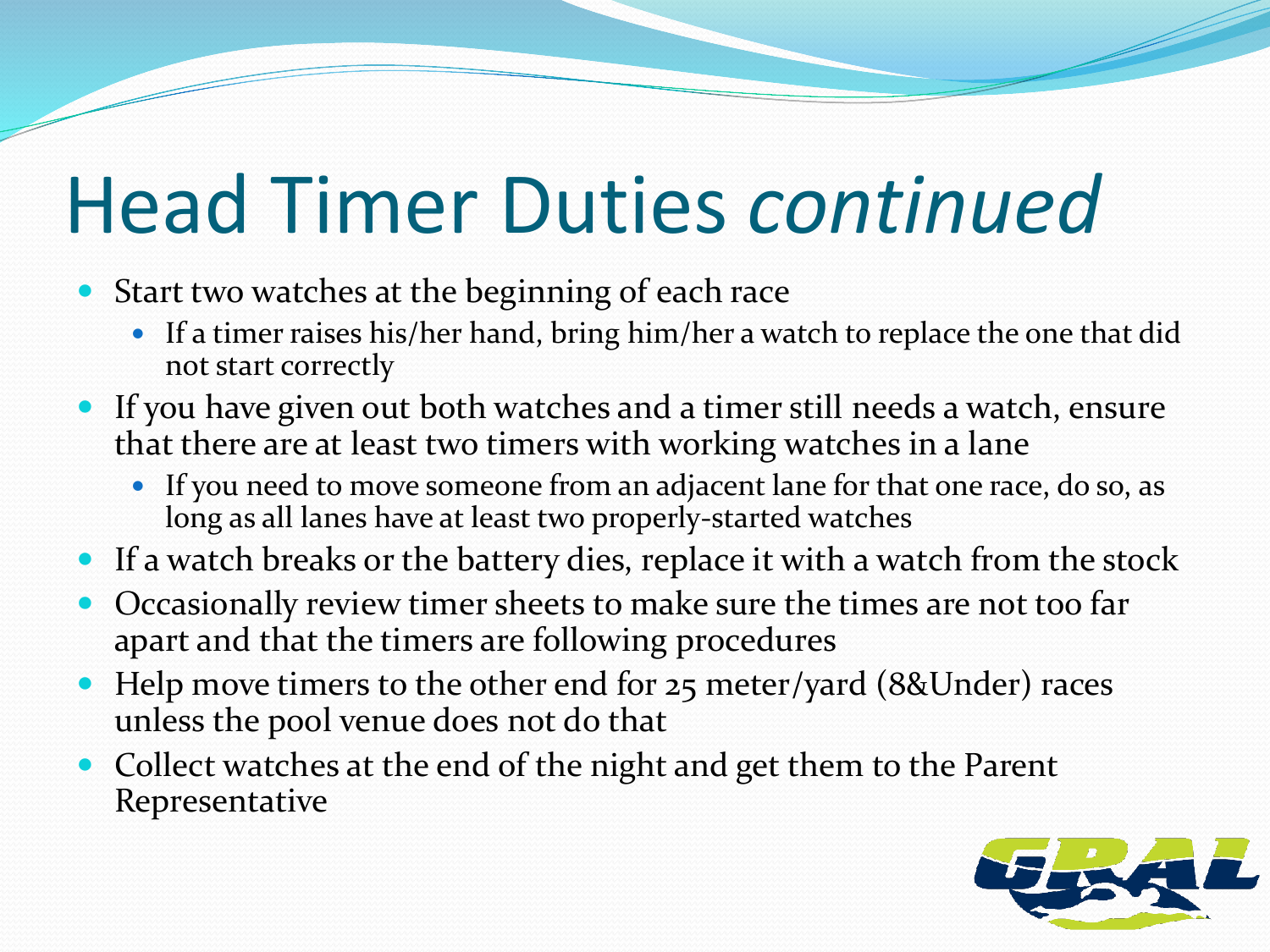## Order of Finish

- The Referee may request that you take order of finish data for each race (may be assigned to Starter, a non-working Strokes & Turns Judge, or Head Timer)
- This is not a difficult task, but it may take some time to get used to doing it accurately
- Simply write down the lane numbers of the swimmers in the order they finish (e.g.  $341652$ )
- Write it directly onto your program in case the Computer Rep or Head Table Worker needs the information

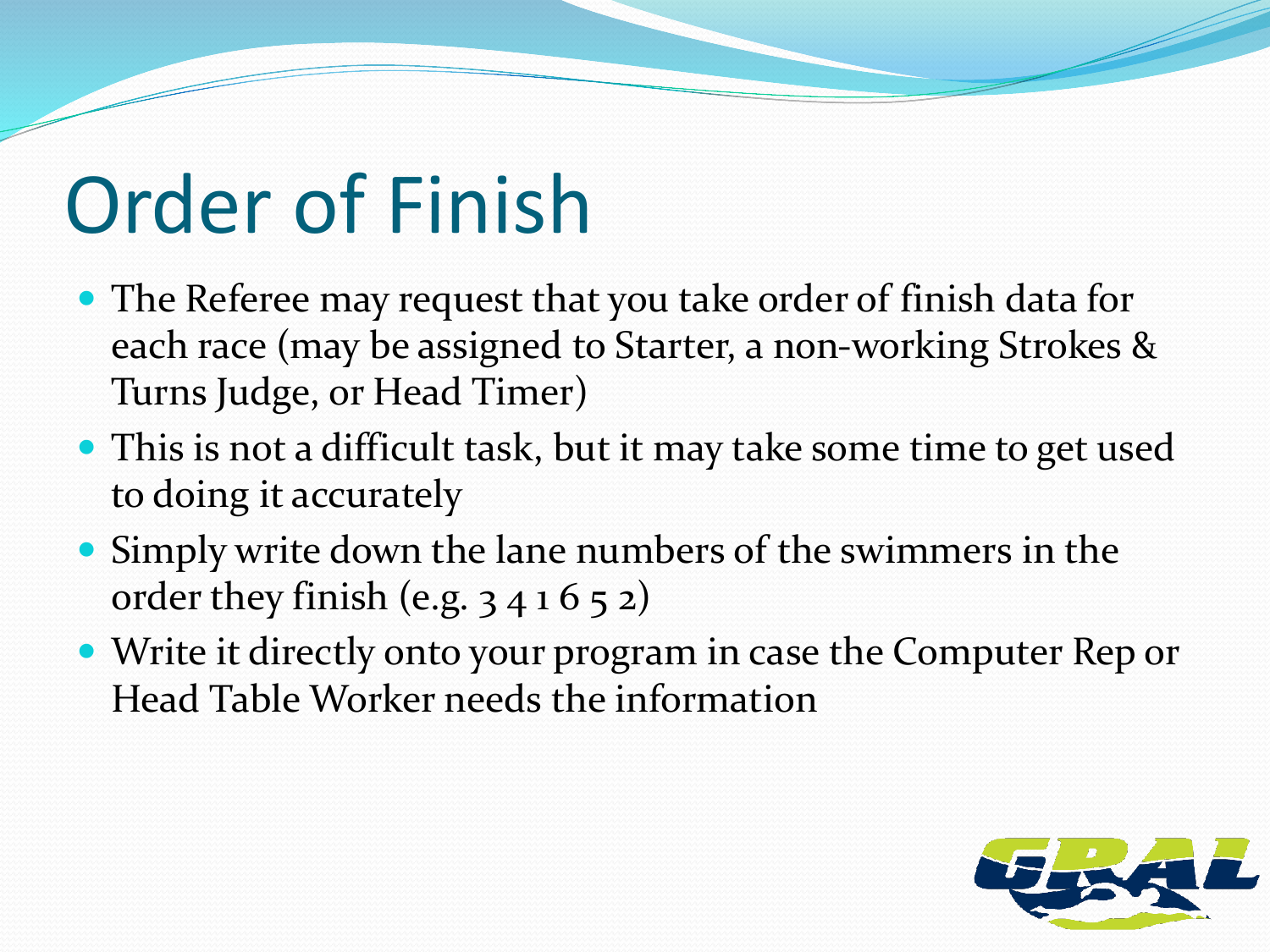# TIMER DUTIES

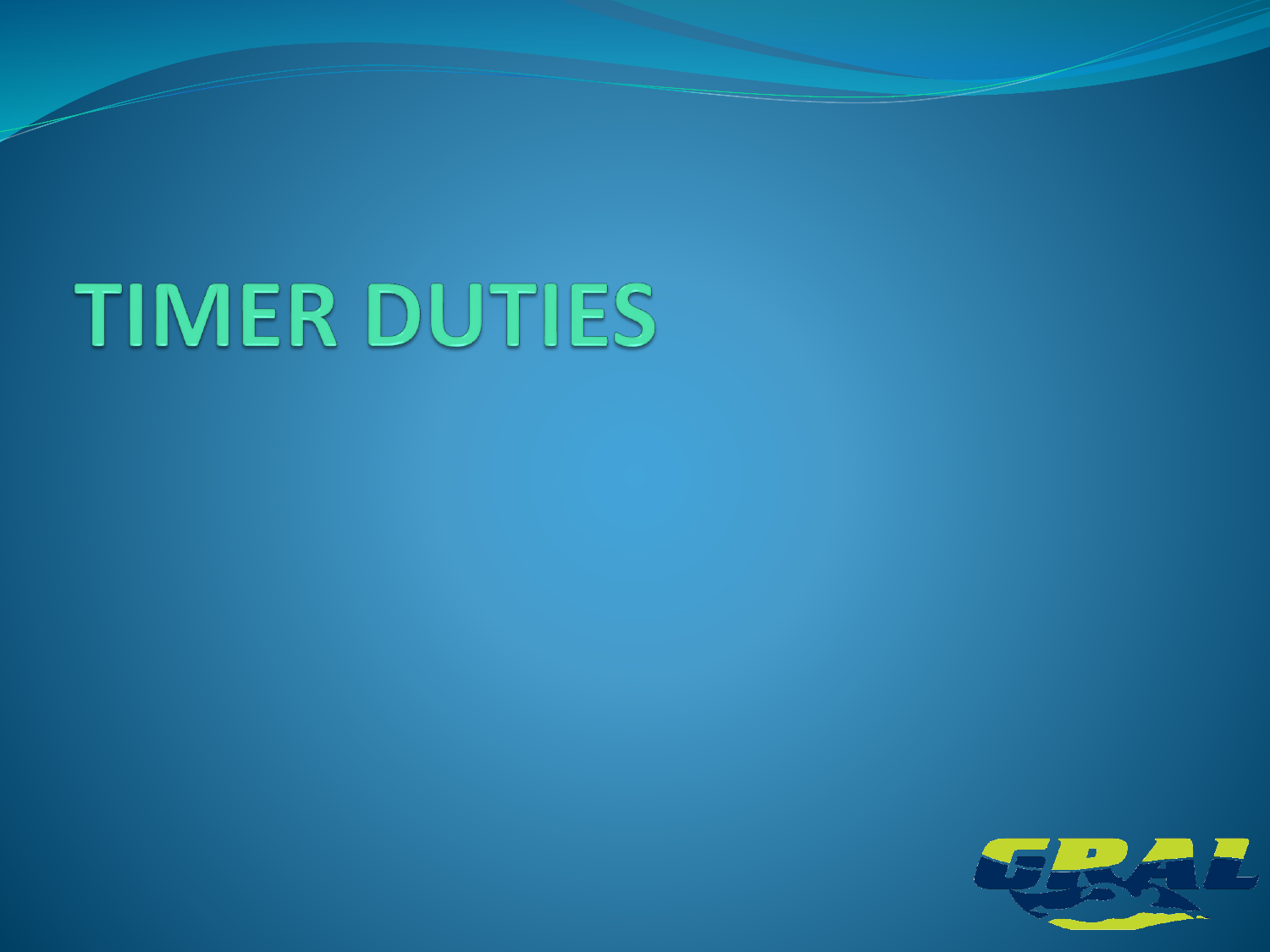### Timer Duties

- Attend meeting prior to the start of your assignment with Head Timer to receive instructions and lane assignments
	- The announcer will announce when and where this meeting is to take place
	- First half timers, do not leave your position until a second half timer has come to relieve you. All lanes must have at least three timers at all times.
- Note: each timer will have 2 watches
	- When the race ends, the time will stay on the first watch while the timer starts the second watch for the next race to help the meet move faster
- Ask each swimmer his/her name prior to the race to make sure it matches the time sheet
	- Do NOT confirm ("Is your name \_\_\_\_\_?); ASK ("What is your name?")
	- For 25 meter/yard races, ask the swimmer at the end of the race
	- If the name does not match, write in the correct name
	- It is okay if a swimmer goes on a different time sheet than originally expected, **as long as the correct name goes with the correct time**

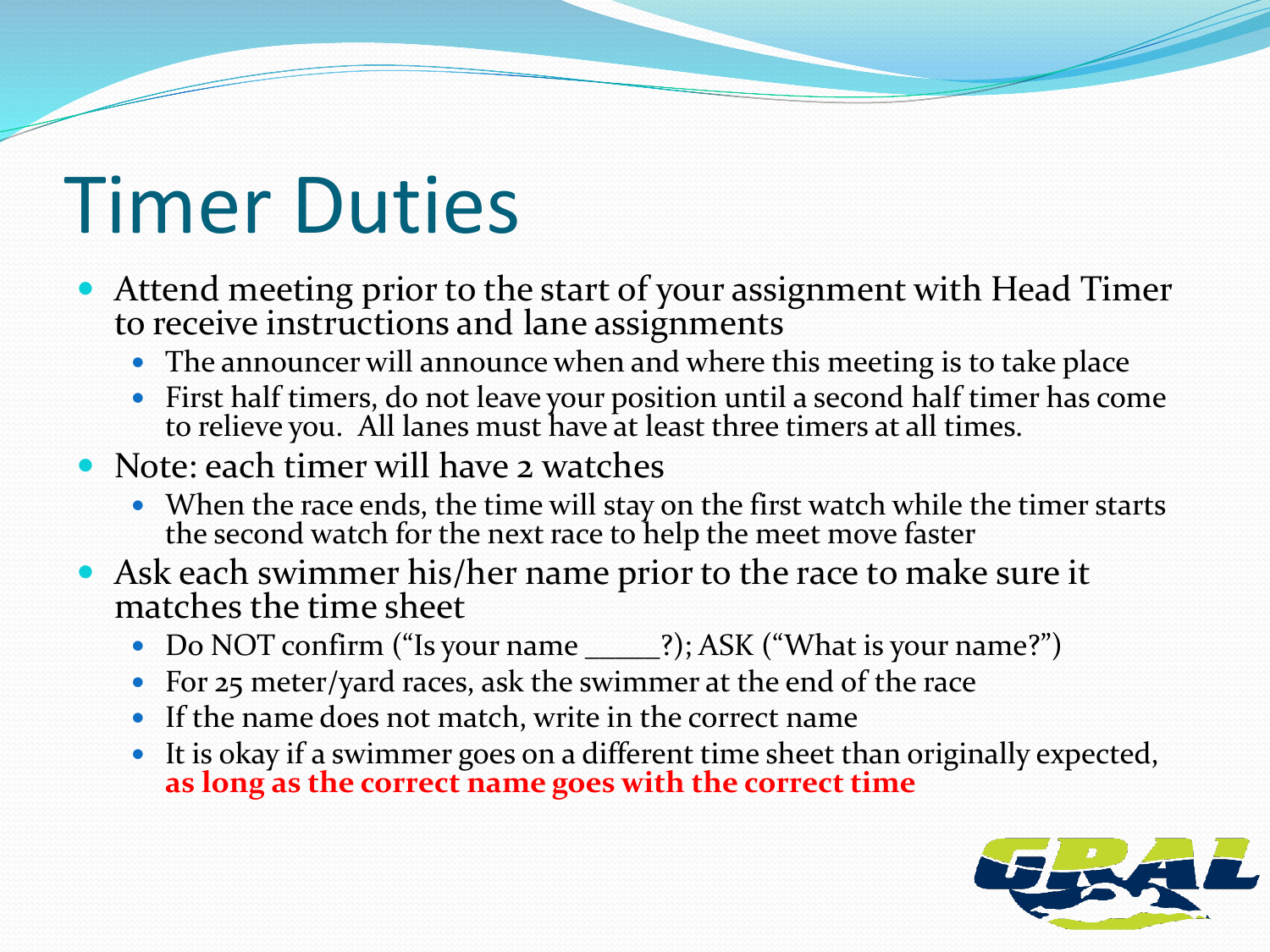### Timer Duties *continued*

- At the start of each race, watch for the light on the starter mechanism
	- Start one watch with the light, *not* with the sound, as that is more accurate
- If your watch malfunctions or you miss the light, raise your hand to alert the Head Timer
	- S/he will bring you a watch to use for that race
	- If your watch is broken, the Head Timer will replace it
- **Bend over the edge of the pool** so you can accurately see the swimmer touch the wall – the touch may be underwater – stop the watch when any part of the swimmer touches the wall or deck.
- Be prepared to start your second watch for the next race, there is not much time in between.
- Tell the recorder the time from your first watch
- Please help keep the swimmers (over age 8) in the water for fly-over starts
	- But do not touch a swimmer in the water or interfere with his/her swimming

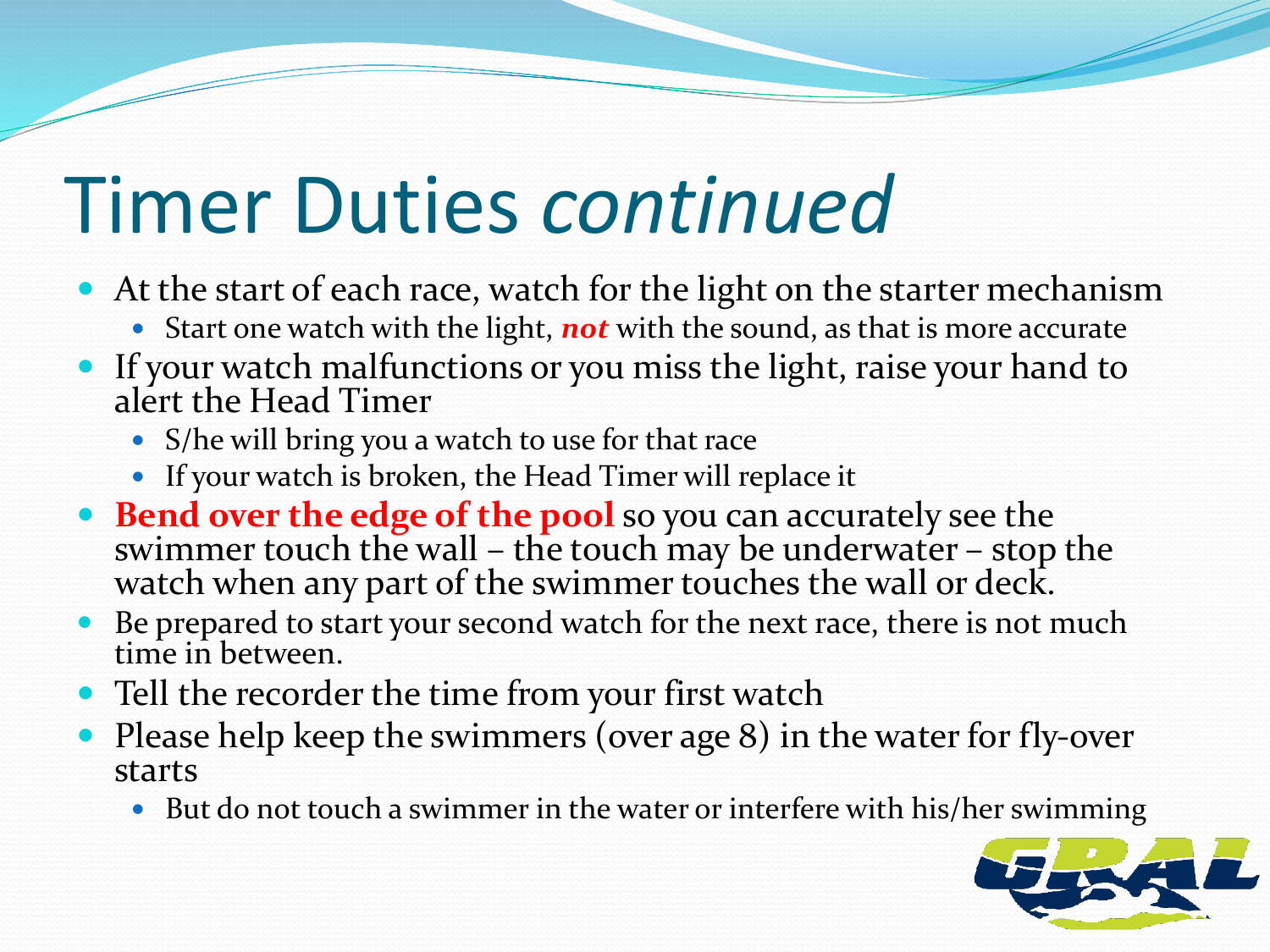### Timer Duties *continued*

- One timer per lane should be the designated recorder who writes on the clipboard
- Record all three times (seconds, tenths, and hundredths) on the clipboard
- DO NOT write in the official time that is done by the table workers
- DO NOT copy a time if fewer than three times are taken, just write down as many as you receive
	- If it is only one time, the Referee will handle it
- DO write a time for every kid unless s/he clearly did not finish and there is no time
- The notation for the time sheet if a swimmer didn't finish is DNF
- If a swimmer did not show up, you can write NS on one of the timer slots
- Runners will collect the time sheets every other event.